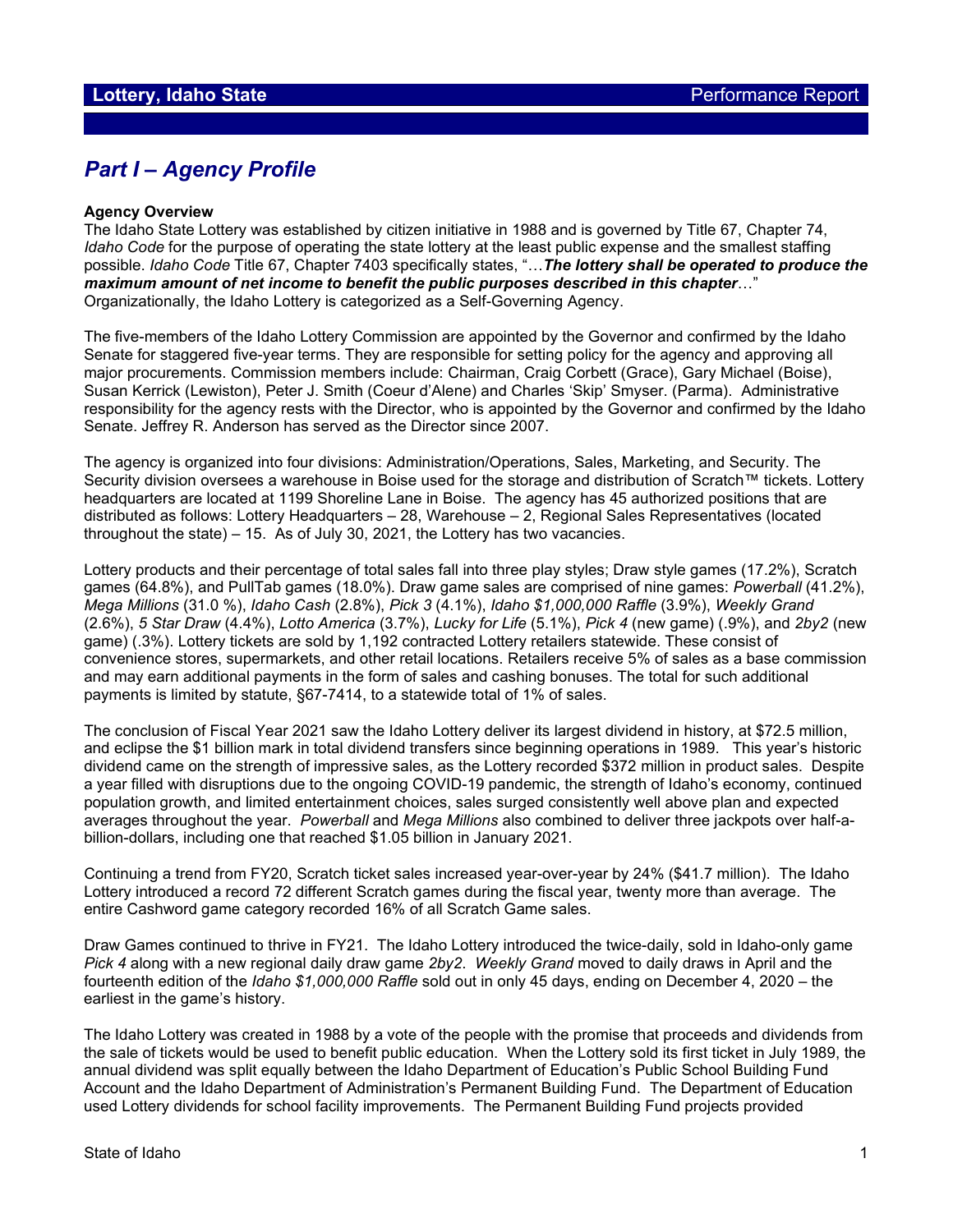maintenance, repair, and capital projects for the State's permanent facilities, many of which are on college and university campuses. A 2009 statutory change altered the Lottery proceeds distribution formula. It fixed the Public School Building Account and Permanent Building Fund dividends at a minimum based on FY2008 distributions. When proceeds surpass the FY2008 minimum, up to three-eighths goes to the Public School Building Fund Account, up to three-eighths to the Permanent Building Fund, and up to one quarter to the Bond Levy Equalization Fund. The change was to sunset in 2017. A change in statute during the 2017 Legislative Session eliminated the sunset date for the Bond Levy Equalization Fund provision, extending the Lottery's funding formula to include the Bond Levy Equalization Fund in perpetuity.

Since 1989, the Idaho Lottery has returned more than \$1,034,000,000 for its good causes.

In addition to its lottery responsibilities, *Idaho Code,* Title 67, Chapter 77, grants authority to the Idaho Lottery to license and regulate charitable bingo and raffles conducted by charitable and non-profit organizations within the state.

The Director of Lottery Security, a position mandated by *Idaho Code* §67-7410 is responsible for Lottery retailer compliance with the Americans with Disabilities Act (ADA), Security operations, and the Warehouse.

*Idaho Code* §67-7409 grants the Idaho Lottery Director responsibility for monitoring Class III gaming on Indian Reservations as may be required by compacts entered into by the state in accordance with state statutory law and pursuant to the Indian Gaming Regulatory Act, 25 U.S.C. section 2701 et seq. and 18 U.S.C. sections 1166- 1168.

#### **Core Functions/Idaho Code**

The Idaho Lottery is established and regulated by *Idaho Code*, Title 67, Chapter 74*.* Among other things, the chapter defines the duties of the Commission and the Director, establishes the legal age for purchasing and selling lottery tickets, prescribes the uses of lottery proceeds, and places limits on certain agency expenditures.

*Idaho Code,* Title 67, Chapter 77, governs charitable and non-profit bingo and raffles within the state. Section 67- 7711 gives the Idaho State Lottery the authority to license organizations conducting bingo games or raffles and to regulate how those games or raffles are conducted.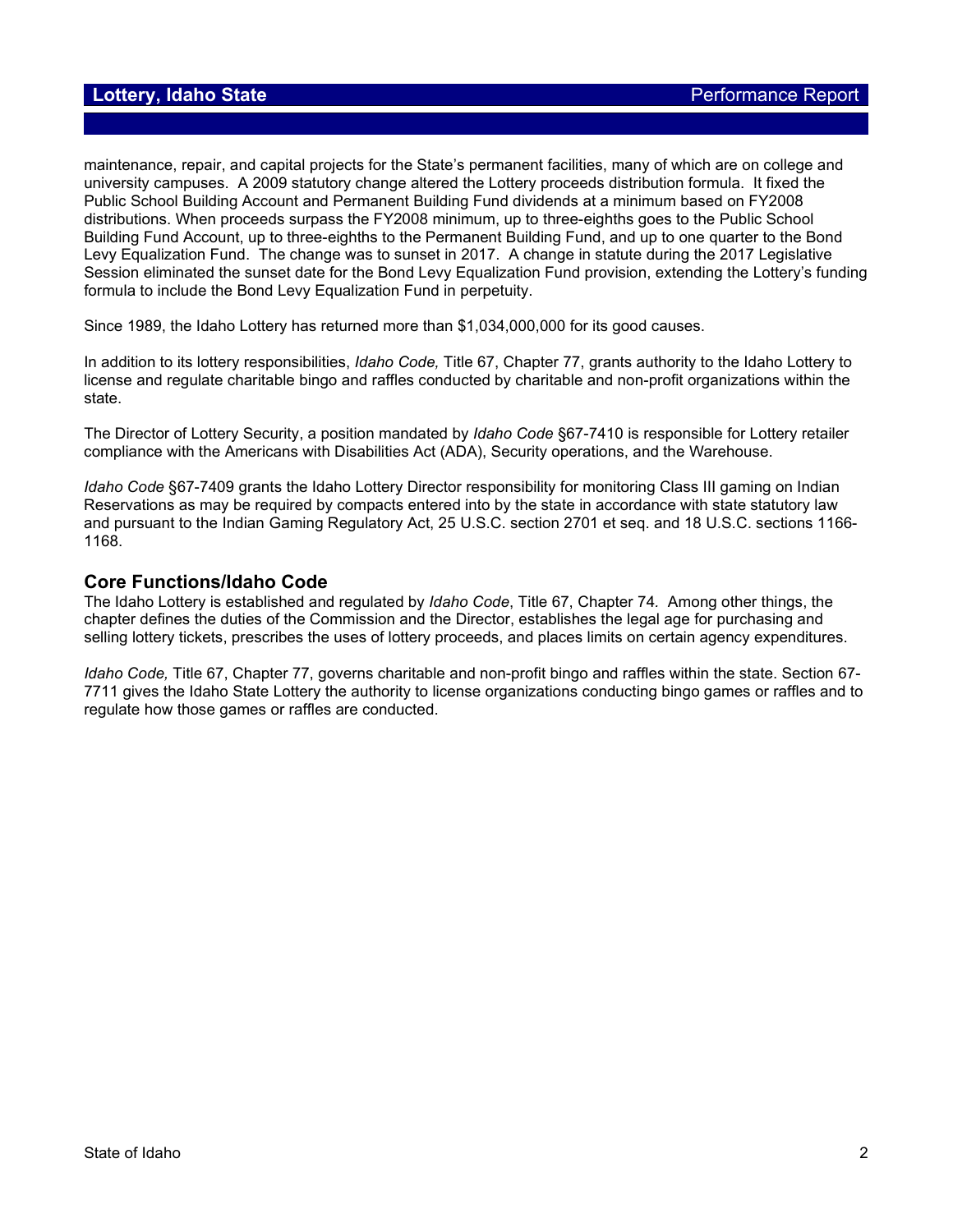## **Revenue and Expenditures**

| <b>Revenue</b>                   | <b>FY 2018</b> | FY 2019       | <b>FY 2020</b>                   | <b>FY 2021</b>             |
|----------------------------------|----------------|---------------|----------------------------------|----------------------------|
| <b>Lottery Dedicated Funds</b>   | \$265,810,900  | \$288,616,000 | \$278,295,800                    | \$372,750,100              |
| Total                            | \$265,810,900  | \$288,616,000 | \$278,295,800                    | \$372,750,100              |
| <b>Expenditures</b>              | <b>FY 2018</b> | FY 2019       | <b>FY 2020</b>                   | FY 2021                    |
| Appropriated*                    |                |               |                                  |                            |
| <b>Personnel Costs</b>           | \$3,185,700    | \$3,259,100   | \$3,182,000                      | \$3,172,800                |
| <b>Operating Expenditures</b>    | \$1,720,300    | \$1,781,200   | \$1,865,500                      | \$2,040,900                |
| Capital Outlay                   | \$119,500      | \$93,100      | \$121,400                        | \$128,100                  |
| <b>Continuously Appropriated</b> |                |               |                                  |                            |
| <b>Prizes</b>                    | \$176,187,700  | \$190,047,400 | \$185,846,800                    | \$252,850,100              |
| Commissions                      | \$15,607,400   | \$16,641,300  | \$16,232,900                     | \$21,912,500               |
| Advertising                      | \$3,779,800    | \$4,622,800   | \$3,821,100                      | \$4,285,900                |
| <b>Tickets</b>                   | \$5,308,600    | \$5,728,400   | \$5,588,600                      | \$7,792,300                |
| <b>Service Provider</b>          | \$5,851,900    | \$6,397,000   | \$6,199,400                      | \$8,493,100                |
| Total                            | \$211,760,900  | \$228,570,300 | \$222,857,700<br>$\overline{10}$ | \$300,675,700<br>$\bigcap$ |

\*SPENDING AUTHORITY ONLY. NO GENERAL FUND DOLLARS ARE APPROPRIATED FOR THE OPERATION OF THE LOTTERY

### **Profile of Cases Managed and/or Key Services Provided**

| <b>Cases Managed and/or Key Services</b><br><b>Provided</b> | <b>FY 2018</b> | <b>FY 2019</b> | <b>FY 2020</b> | <b>FY 2021</b> |
|-------------------------------------------------------------|----------------|----------------|----------------|----------------|
| Lottery Sales                                               | \$265,084,600  | \$287,912,900  | \$277.602.500  | \$372,000,000  |
| <b>Total Dividend Declared by</b><br>Commission             | \$53,500,000   | \$60,000,000   | \$55,500,000   | \$72,500,000   |

## **Licensing Freedom Act**

|                                                        | <b>FY 2018</b> | <b>FY 2019</b> | <b>FY 2020</b> | FY 2021 |  |  |  |  |  |
|--------------------------------------------------------|----------------|----------------|----------------|---------|--|--|--|--|--|
| <b>IDAHO LOTTERY RETAILER LICENSES PROCESSED</b>       |                |                |                |         |  |  |  |  |  |
| <b>Total Number of Licenses</b>                        | 102            | 55             | 36             | 146     |  |  |  |  |  |
| Number of New Applicants Denied Licensure              |                | 9              | 3              | 4       |  |  |  |  |  |
| Number of Applicants Refused Continuation of a License | 6              | 19             | 21             | 26      |  |  |  |  |  |
| Number of Complaints Against Licensees                 | 17             | 40             |                | 16      |  |  |  |  |  |
| Number of Final Disciplinary Actions Against Licensees |                | 0              |                |         |  |  |  |  |  |
| <b>CHARITABLE GAMING LICENSES PROCESSED</b>            |                |                |                |         |  |  |  |  |  |
| <b>Total Number of Licenses</b>                        | 178            | 180            | 183            | 212     |  |  |  |  |  |
| Number of New Applicants Denied Licensure              |                | 4              |                |         |  |  |  |  |  |
| Number of Applicants Refused Renewal of a License      |                | 0              |                |         |  |  |  |  |  |
| Number of Complaints Against Licensees                 | ი              | 0              |                | 0       |  |  |  |  |  |
| Number of Final Disciplinary Actions Against Licensees |                |                |                |         |  |  |  |  |  |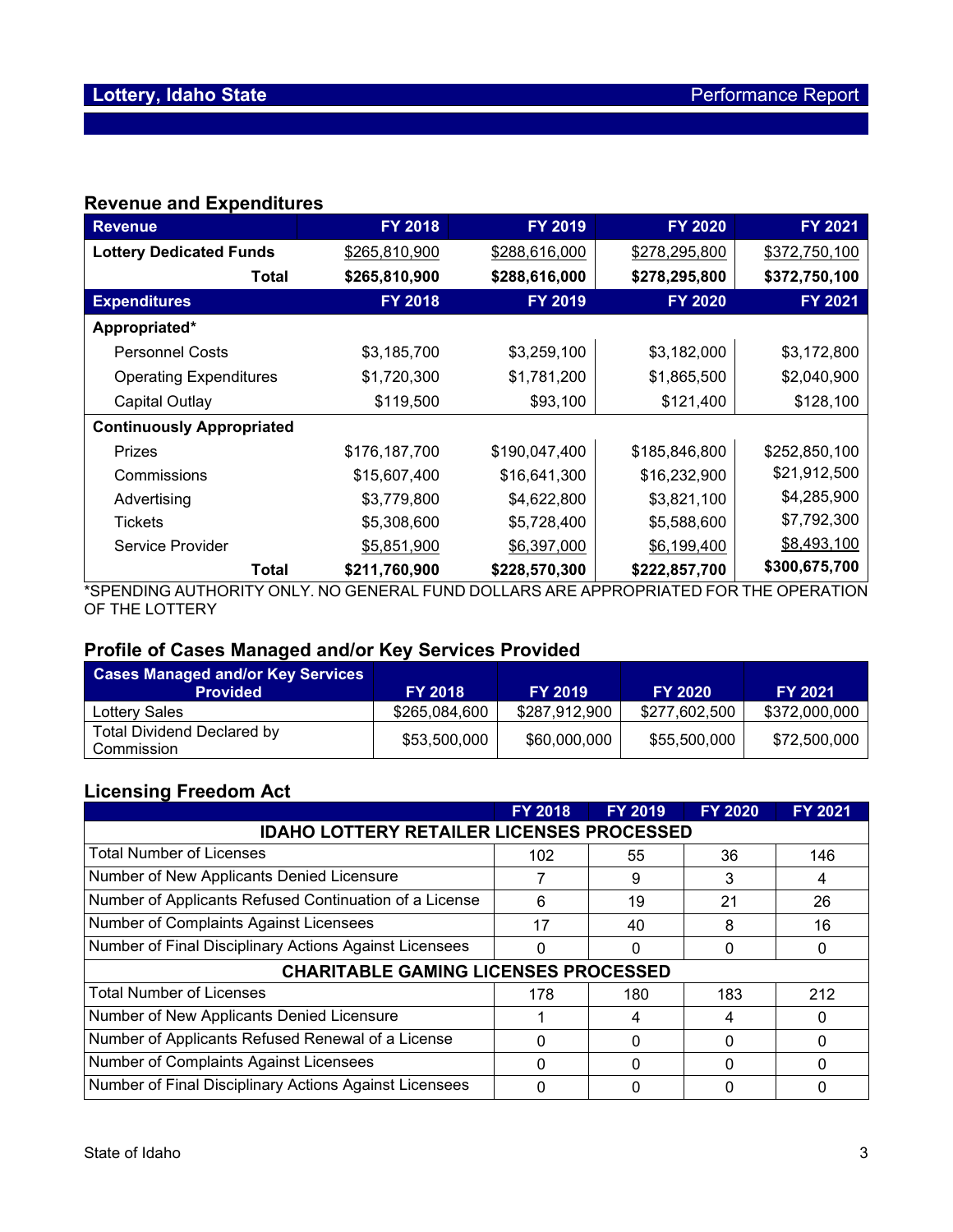# *Part II – Performance Measures*

*Idaho Code* §67-7401 mandates the Idaho Lottery Director to operate the Lottery at the least public expense and the smallest staffing possible. Additionally, *Idaho Code* §67-7403 directs that the Lottery be operated to produce the maximum amount of net income to benefit the public purposes described in the chapter, consonant with the public good. As it relates to Peer Benchmark Performance Measures, the Director and the Lottery Management Team endeavor to be in the top quintile among their peer states in the areas of **Sales per Capita**, **Dividends as a Percentage of Sales,** and **Dividend Increase Percentage** and among the lowest quintile for **Administrative Costs as a Percentage of Sales**.

| <b>Performance Measure</b> |                                          |        | <b>FY 2018</b> | <b>FY 2019</b> | <b>FY 2020</b> | <b>FY 2021</b>                                | FY 2022       |  |  |  |
|----------------------------|------------------------------------------|--------|----------------|----------------|----------------|-----------------------------------------------|---------------|--|--|--|
|                            | <b>Responsibly increase net revenues</b> |        |                |                |                |                                               |               |  |  |  |
| 1.                         | Total Revenue                            | actual | \$265,810,900  |                |                | \$288,616,000   \$278,295,800   \$372,750,100 |               |  |  |  |
|                            |                                          | target | \$253,300,000  | \$271,000,000  | \$294,600,000  | \$285,500,000                                 | \$359,360,000 |  |  |  |
| 2.                         | Net Operating Income                     | actual | \$54,050,000   | \$60,045,700   | \$55,445,100   | \$72,077,600                                  |               |  |  |  |
|                            |                                          | target | \$50,500,000   | \$54,500,000   | \$60,500,000   | \$56,500,000                                  | \$68,000,000  |  |  |  |
|                            | <b>Rigorously manage costs</b>           |        |                |                |                |                                               |               |  |  |  |
| ΙЗ.                        | Total Operating<br>Expenses              | actual | \$211,760,900  |                |                | \$228,570,300 \$222,857,700 \$300,672,500     |               |  |  |  |
|                            |                                          | target | \$202,800,000  | \$216,500,000  | \$234,100,000  | \$229,000,000                                 | \$291,360,000 |  |  |  |

|                                               |        | FY 2018        |          | FY 2019        |          | FY 2020        |          | FY 2021**      |          |
|-----------------------------------------------|--------|----------------|----------|----------------|----------|----------------|----------|----------------|----------|
| Peer Benchmark<br><b>Performance Measures</b> |        | Peer<br>Group* | Idaho    | Peer<br>Group* | Idaho    | Peer<br>Group* | Idaho    | Peer<br>Group* | Idaho    |
| Sales per<br>1.                               | actual | \$147.62       | \$154.38 | \$153.29       | \$157.66 | \$152.86       | \$149.24 |                | \$199.99 |
| capita                                        | target |                | \$149.55 |                | \$151.38 |                | \$158.00 |                | \$153.48 |
| 2. Admin costs                                | actual | 7.0%           | 6.2%     | 6.5%           | 5.9%     | 5.9%           | 6.1%     |                | 5.8%     |
| as a %tage of sales                           | target |                | 6.3%     |                | 6.2%     |                | 6.2%     |                | 6.2%     |
| 3. Dividends as<br>a %tage of sales           | actual | 23.5%          | 20.2%    | 23.8%          | 20.8%    | 22.6%          | 20.0%    |                | 19.5%    |
|                                               | target |                | 20.0%    |                | 20.1%    |                | 20.0%    |                | 19.8%    |
| Dividend<br>4.<br>increase %tage              | actual | 7.2%           | 10.3%    | 5.2%           | 12.1%    | $-6.1%$        | $-7.5%$  |                | 30.6%    |
|                                               | target |                | 3.3%     |                | 1.9%     |                | .8%      |                | 1.8%     |

### **Performance Measure Explanatory Notes**

*\*Peer Group includes states with marketplace and product portfolio similarity, not size of population or sales. This Peer Group includes: Arkansas, Iowa, Kansas, Maine, Minnesota, Nebraska, New Mexico, Tennessee and Vermont.*

*\*\*This is a "previous year" looking Performance Measurement, as statistics for each state are not available at the time this document is published.*